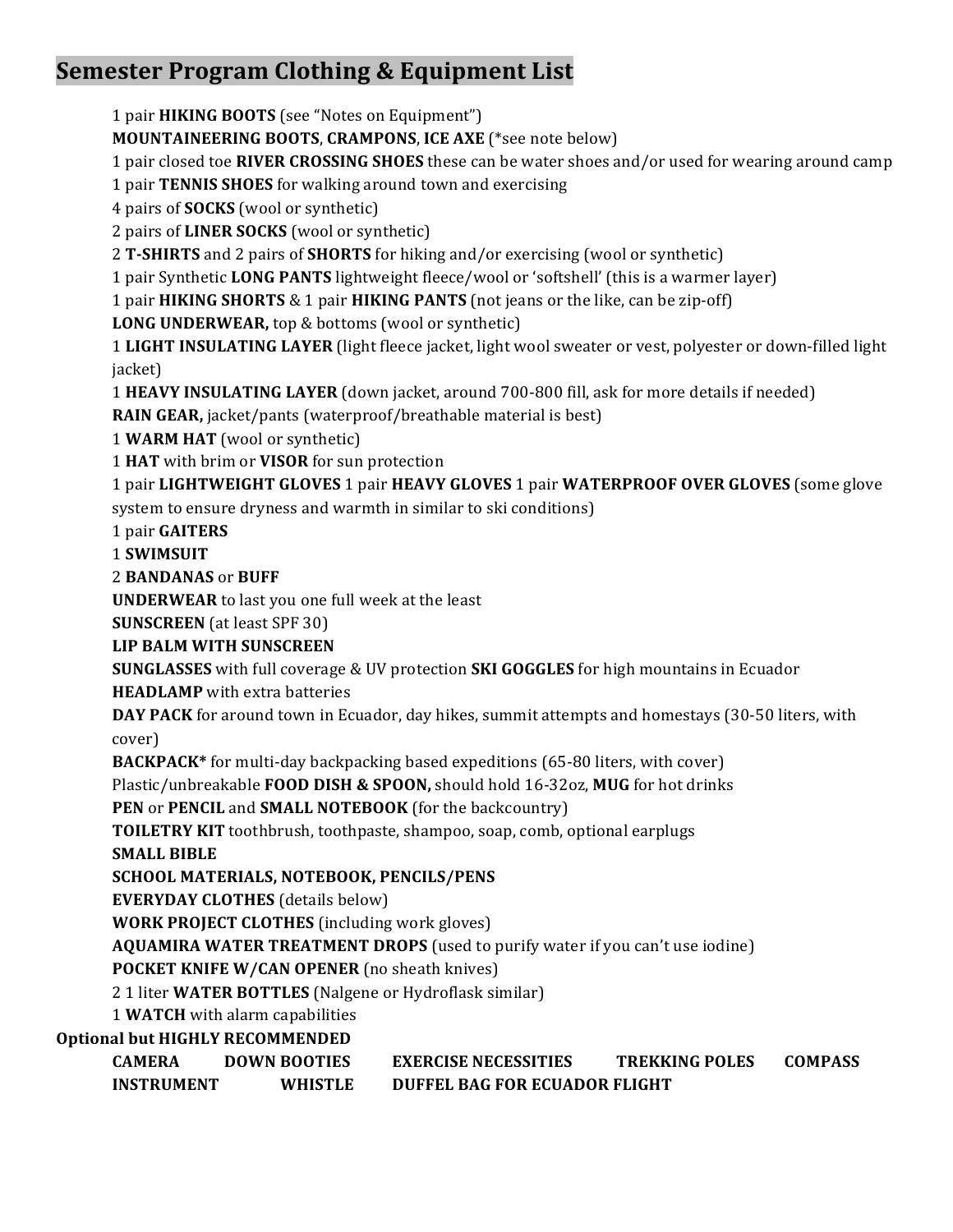# **Notes on Clothing & Equipment**

\*GEAR TO RENT: Mountaineering boots and crampons can be rented in Ecuador if you do not have them **personally.** Ice axe, backpack, and personal climbing equipment can be rented through Summit Adventure.

#### **Boots**

If you do not already own a pair, your feet are worth the extra effort in choosing a pair of quality boots. Here is some information to help you decide. **Medium to heavyweight leather-based or GoreTex-based boots:** These are 3-4lbs and are generally **waterproof, warmer and durable** as well as providing strong ankle support. These must be well-broken in prior to your course. **DO NOT ARRIVE FOR THE SEMESTER WITH BOOTS THAT YOU HAVE NEVER WORN.** *Note: Use Nik-Wax or a similar product to waterproof the boots before arriving.* 

## **Clothing**

You'll bring normal everyday attire for your time in the Base module and in Ecuador, in addition to the gear list. Cotton is a poor material outdoors because it readily absorbs moisture and holds it next to the skin, transferring body heat into the environment. It also takes a long time to dry. Generally, you should avoid cotton clothing on a backpacking course, with the possible exception being a T-shirt that would be worn during the day.

Synthetic (fleece/polypro), wool, spandex and/or nylon clothing does not absorb much moisture, dries fast and keeps you warm even when wet.

*Down* is by far the best choice for the heavy insulating layer. It is incredibly warm for its weight and will serve as a crucial layer for the summit attempts in Ecuador and the Sierra Expedition. This jacket should be "Michelin Man" style, poofy.

Down booties are optional, but recommended, especially for Spring semesters.

## **Raingear**

Summer storms in the High Sierra are infrequent, but can be severe. You must have waterproof gear in the form of a hooded jacket with pants. The best raingear is durable and has a waterproof/breathable coating like GoreTex. These fabrics are usually quite expensive. Coated nylon is second best. It is durable and less expensive, but not breathable. Cheap plastic or vinyl ponchos and raincoats will not hold up, are not worth buying and should be avoided. A sales person at an outdoor store can help you make a decision based on your budget. For long courses, the better raingear will greatly improve your semester experience.

## **Gear Rental**

All personal technical equipment such as a backpack, sleeping bag, foam sleeping pad, rock climbing gear: helmet, harness, and shoes can be rented from Summit. If you have your own backpack, ThermaRest pad or other gear, you are welcome to bring them. However, they must be approved by your instructors at the course start. Group cooking gear and shelters will be provided by Summit.

### **Glasses/Contacts**

We recommend bringing extra pairs of contacts and eye glasses. Contacts are easily lost outdoors and may cause eye trouble due to changes in climate, altitude and activities. We also recommend bringing eye glass holders.

### **Women**

Changes in altitude and activities can cause irregular menstruation. In the backcountry bring a supply of baby wipes and a few small Ziplock bags. All of these items will be packed out of the backcountry. We will instruct you on proper disposal.

Please be modest in your clothing choices in relation to packing for Ecuador. It's uncommon to see women in shorts. Choose pants other than yoga/spandex. Ask for more feminine hygiene and clothing suggestions.